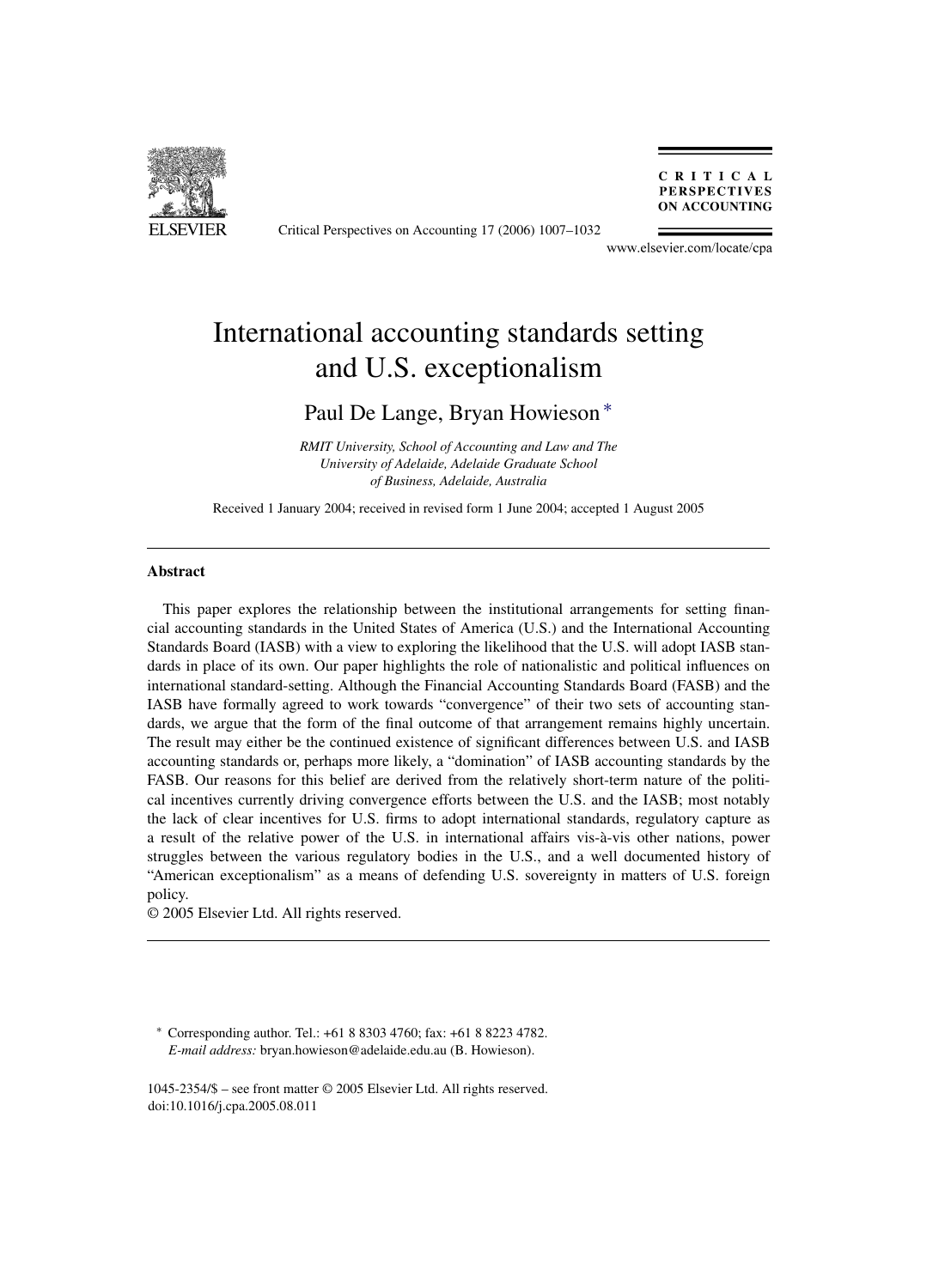1008 *P. De Lange, B. Howieson / Critical Perspectives on Accounting 17 (2006) 1007–1032*

#### **1. Introduction**

Recent years have witnessed a significant growth in the importance and acceptance of the international financial reporting standards<sup>1</sup> (IFRS) promulgated by the International Accounting Standards Board (IASB) based in London. Many developing countries have, or are, adopting IFRS (or modified versions) while the European Union (E.U.) and Australia, for example, have adopted IFRS in place of national accounting standards as from 1 January 2005. Despite these developments, it has long been widely recognised that achieving one set of globally accepted accounting standards depends on the position of capital markets and regulators in the United States of America (U.S.). Although convergence of U.S. GAAP and IFRS is not a new idea, current efforts have been spurred on, in part, by a string of high profile corporate collapses and both the Financial Accounting Standards Board (FASB) and the Securities and Exchange Commission (SEC) have sent positive signals as to their willingness to work on the "convergence" of U.S. and international accounting standards (see, for example, [FASB \(2002, pp. 885–886\),](#page--1-0) [FASB \(2004a, 2004b, 2004c\),](#page--1-0) [Herz \(2002, 2003\),](#page--1-0) [Campos \(2003\), a](#page--1-0)nd [Reason \(2002\)\).](#page--1-0) This paper seeks to explore nationalistic and political factors that might most strongly influence the working relationship between the IASB and the FASB and what the implications might be for the content of international accounting standards and national standard-setters. We argue that the medium- to long-term outcomes of this "convergence" may result in either the continuance of two sets of significantly different standards or, perhaps more likely, the domination of IFRS by the U.S., primarily via the FASB which in turn will be influenced by the Securities and Exchange Commission (SEC), and ultimately the U.S. government. In brief, reasons for this conclusion are derived from the relatively short-term nature of the political incentives currently driving U.S. regulators towards convergence, the lack of clear incentives for U.S. firms to adopt IFRS, the relative power of the U.S. in international affairs vis-a-vis other nations, regulatory capture in the ` U.S., the complexity of the political context within which the IASB operates, and a well documented history of the application of the principle of "American exceptionalism" as a means of defending U.S. sovereignty in matters of foreign policy.

The remainder of this paper is organized as follows. The next section describes a model for why there may be a demand for international co-operative regimes such as the IASB with the aim of identifying broad factors that encourage or inhibit the success of such an institution. There is then a review of the current U.S. position on "convergence" and an exploration of some of the reasons for this policy. This is followed by an examination of whether U.S. firms face sufficient incentives to support the adoption of IFRS. The importance of the U.S. capital market along with its regulatory and institutional framework is then discussed and the implications are explored as to the possibility of power and domain conflicts between U.S. regulators. A similar exploration is made of the political environment facing the IASB. Finally, consideration is given to whether the concept of "American exceptionalism" might be informative in predicting the willingness of the U.S. to accept accounting rules imposed by a "foreign" regulator.

<sup>&</sup>lt;sup>1</sup> In practice standards issued by the former International Accounting Standards Committee are labelled "IAS" while more recent pronouncements of the IASB are called international financial reporting standards "IFRS". For convenience, we use the abbreviation "IFRS" throughout this paper to refer to both IAS and IFRS.